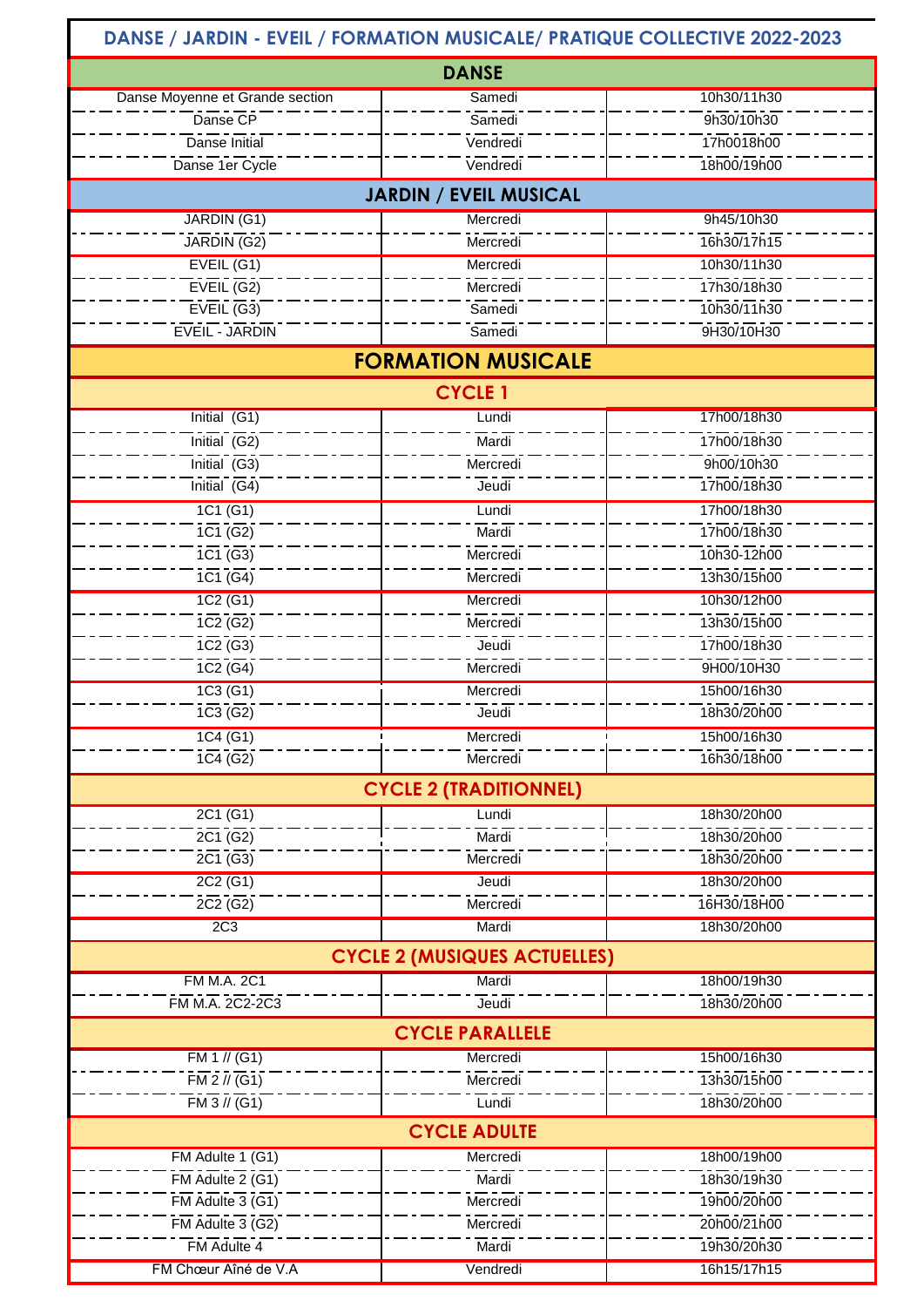| <b>PRATIQUES COLLECTIVES (2021-2022)</b> |          |               |  |
|------------------------------------------|----------|---------------|--|
| <b>ORCHESTRES</b>                        |          |               |  |
| Orchestre d'Harmonie Cycle 1             | Mardi    | 18h30/19h30   |  |
| Orchestre d'Harmonie Cycle 2             | Vendredi | 18h30/20h00   |  |
| Orchestre à Cordes Cycle 1               | Lundi    | 18h30/19h30   |  |
| Orchestre Symphonique                    | Mercredi | 18h30/20h00   |  |
| <b>MAÎTRISES</b>                         |          |               |  |
| Maîtrise Cycle 1 (G1)                    | Vendredi | 16h45 - 17h30 |  |
| Maîtrise Cycle 1 (G2)                    | Vendredi | 17h30 - 18h30 |  |
| Maîtrise Cycle 2                         | Vendredi | 18h30 - 20h00 |  |
| <b>CHORALE / CHŒURS</b>                  |          |               |  |
| Chorale (variété)                        | Lundi    | 18h30/20h00   |  |
| Choeur (classique)                       | Mercredi | 19H30/21H00   |  |
| <b>ORCHESTRES DE GUITARES</b>            |          |               |  |
| Orchestre de Guitares Cycle 1            | Mardi    | 18h30 - 19h30 |  |
| Orchestre de Guitares Cycle 2            | Mercredi | 18h30 - 20h00 |  |
| <b>ENSEMBLE DE MUSIQUE ANCIENNE</b>      |          |               |  |
| Ensemble Musique Ancienne Cycle 1        | Mercredi | 15h40/16h40   |  |
| Ensemble Musique Ancienne Cycle 2        | Mercredi | 18h30/20h00   |  |
| <b>ATELIERS MUSIQUES ACTUELLES</b>       |          |               |  |
| Atelier Musiques Actuelles Cycle 1 (G1)  | Lundi    | 18h30/19h30   |  |
| Atelier Musiques Actuelles Cycle 1 (G2)  | Mercredi | 18h00/19h00   |  |
| Atelier Musiques Actuelles Cycle 1 (G3)  | Mercredi | 18h30/19h30   |  |
| Atelier Musiques Actuelles Cycle 1 (G4)  | Mercredi | 19h30/20h30   |  |
| Atelier Musiques Actuelles Cycle 1 (G5)  | Jeudi    | 19h00/20h00   |  |
| Atelier Musiques Actuelles Cycle 2 (G1)  | Lundi    | 19h30/21H00   |  |
| Atelier Musiques Actuelles Cycle 2 (G2)  | Mardi    | 18H30/20H00   |  |
| Atelier Musiques Actuelles Cycle 2 (G3)  | Jeudi    | 20h00/21h30   |  |
| <b>ATELIERS JAZZ</b>                     |          |               |  |
| Atelier Jazz (G1)                        | Mardi    | 20H00/21H00   |  |
| Atelier Jazz (G2)                        | Mardi    | 21H00/22H00   |  |